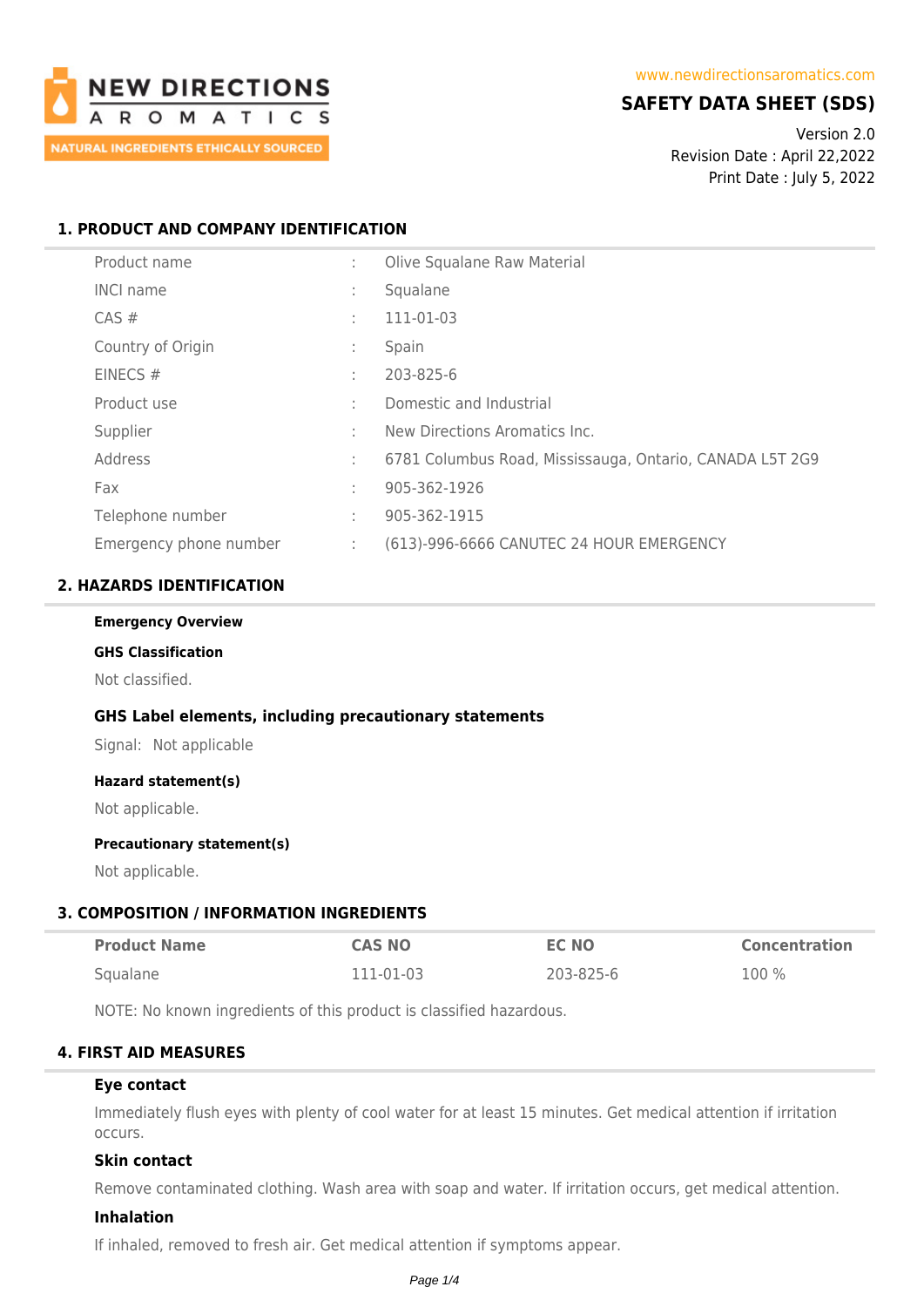### **Ingestion**

Seek medical attention or contact local poison control center.

### **5. FIRE FIGHTING MEASURES**

### **Suitable extinguishing media**

Water spray, water jet, foam, dry powder, carbon dioxide.

### **Unsuitable extinguishing media**

### **Special protective equipment and precautions for fire-fighters**

Wear proper protective equipment. Exercise caution when fighting any chemical fire. Use water spray or fog for cooling exposed containers.

### **Special hazards arising from the substance or its combustible products**

Hazardous decomposition products may be formed at extreme heat or if burned.

### **6. ACCIDENTAL RELEASE MEASURES**

### **Personal precautions, protective equipment and emergency procedures.**

Equip clean crew with proper protection. Respiratory protection equipment may be necessary.

### **Environmental precautions**

Prevent entry to sewers and public waters. Notify authorities if product enters sewers or public waters.

### **Methods and materials for containment and cleaning up**

Clean up any spills as soon as possible, using an absorbent material to collect it. Use suitable disposal containers.

## **7. HANDLING AND STORAGE**

## **Precautions for safe handling**

No direct lighting. No smoking. Ensure prompt removal from eyes, skin and clothing. Wash hands and other exposed areas with mild soap and water before eating, drinking or smoking and when leaving work. Handle in accordance with good industrial hygiene and safety procedures.

### **Conditions for safe storage, including any incompatibilities**

Provide local exhaust or general room ventilation to minimize dust and/or vapour concentrations. Keep container closed when not in use.

# **8. EXPOSURE CONTROLS AND PERSONAL PROTECTION**

### **Eyes**

Use tightly sealed goggles.

### **Skin**

If skin contact or contamination of clothing is likely, protective clothing should be worn. Use protective gloves.

### **Ingestion**

Not for ingestion.

### **9. PHYSICAL AND CHEMICAL PROPERTIES**

| Appearance       | Clear colorless oily liquid.                                                   |
|------------------|--------------------------------------------------------------------------------|
| Odor             | Odorless.                                                                      |
| Flash point      | $>220^{\circ}$ C                                                               |
| Relative density | 0.810 to 0.820 @ 20 $^{\circ}$ C                                               |
| Solubility (ies) | Soluble in natural oils and non-polar organic solvents. Insoluble in<br>water. |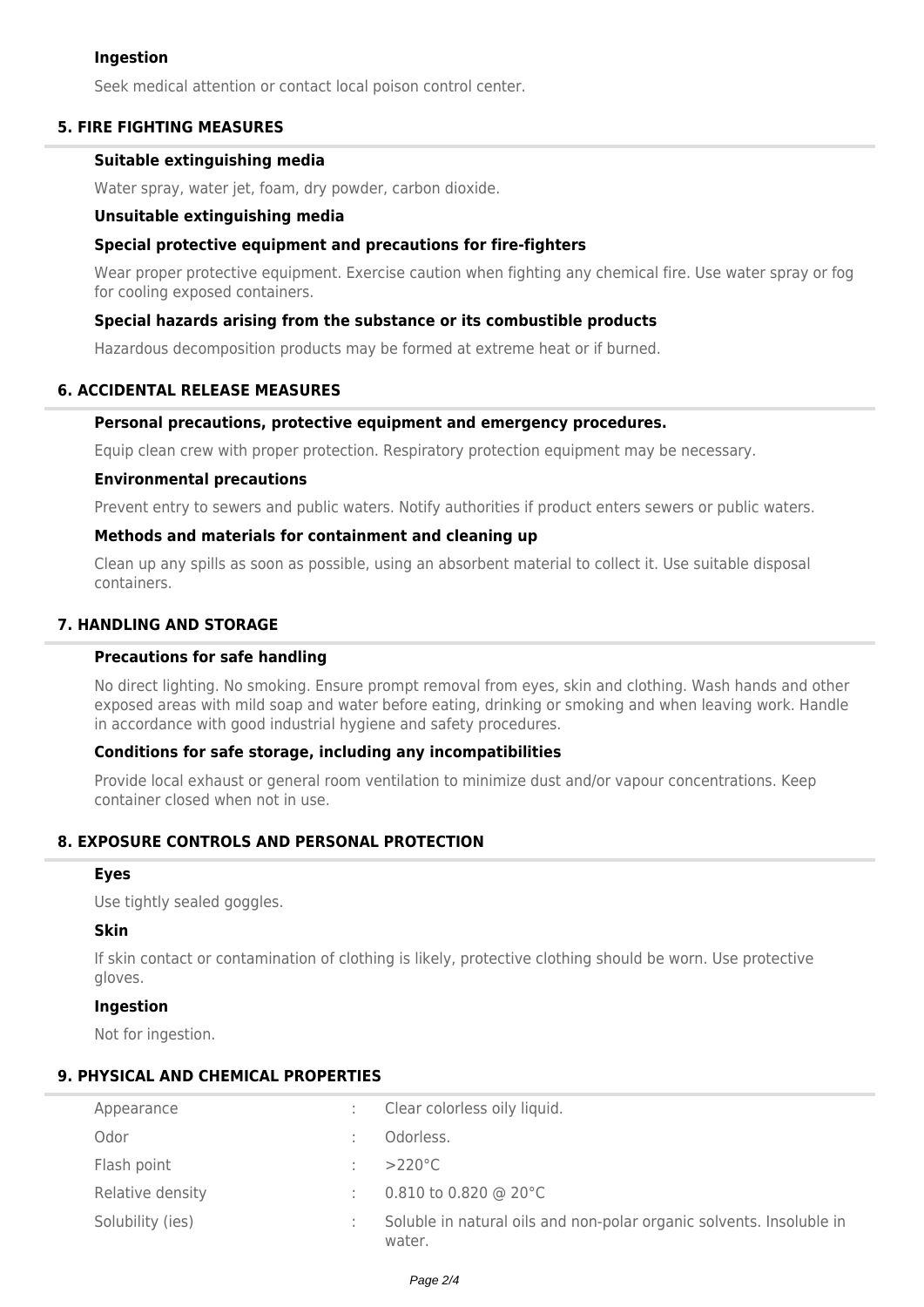## **10. STABILITY AND REACTIVITY**

## **Reactivity**

This material presents no significant reactivity hazard.

### **Chemical stability**

Chemically stable.

### **Possibility of hazardous reactions**

Hazardous polymerization will not occur.

### **Conditions to avoid**

Avoid sparks, flame and other heat sources.

### **Incompatible materials**

Strong oxidizing agents.

### **11. TOXICOLOGICAL INFORMATION**

### **Acute toxicity**

Not available.

### **Reproductive toxicity**

No adverse effects on reproduction are known.

### **Skin contact**

Adverse skin effects should be prevented by normal care and personal hygiene.

### **Eye contact**

Possible irritation should be prevented by wearing safety glasses.

### **12. ECOLOGICAL INFORMATION**

### **Ecotoxicity**

Avoid any pollution of ground, surface or underground water.

### **Persistence and degradability**

Not available.

### **Bio - accumulative potential**

Not available.

### **Mobility in soil**

Not available.

### **Other adverse effects**

Not available.

## **13. DISPOSAL CONSIDERATION**

Dispose of product in accordance with local, state or provincial and federal regulations. Check with local municipal authority to ensure compliance.

### **14. TRANSPORT INFORMATION**

### **US DOT Shipping Description (Land)**

Not regulated.

### **IMO-IMDG Shipping Description (Sea)**

Not regulated.